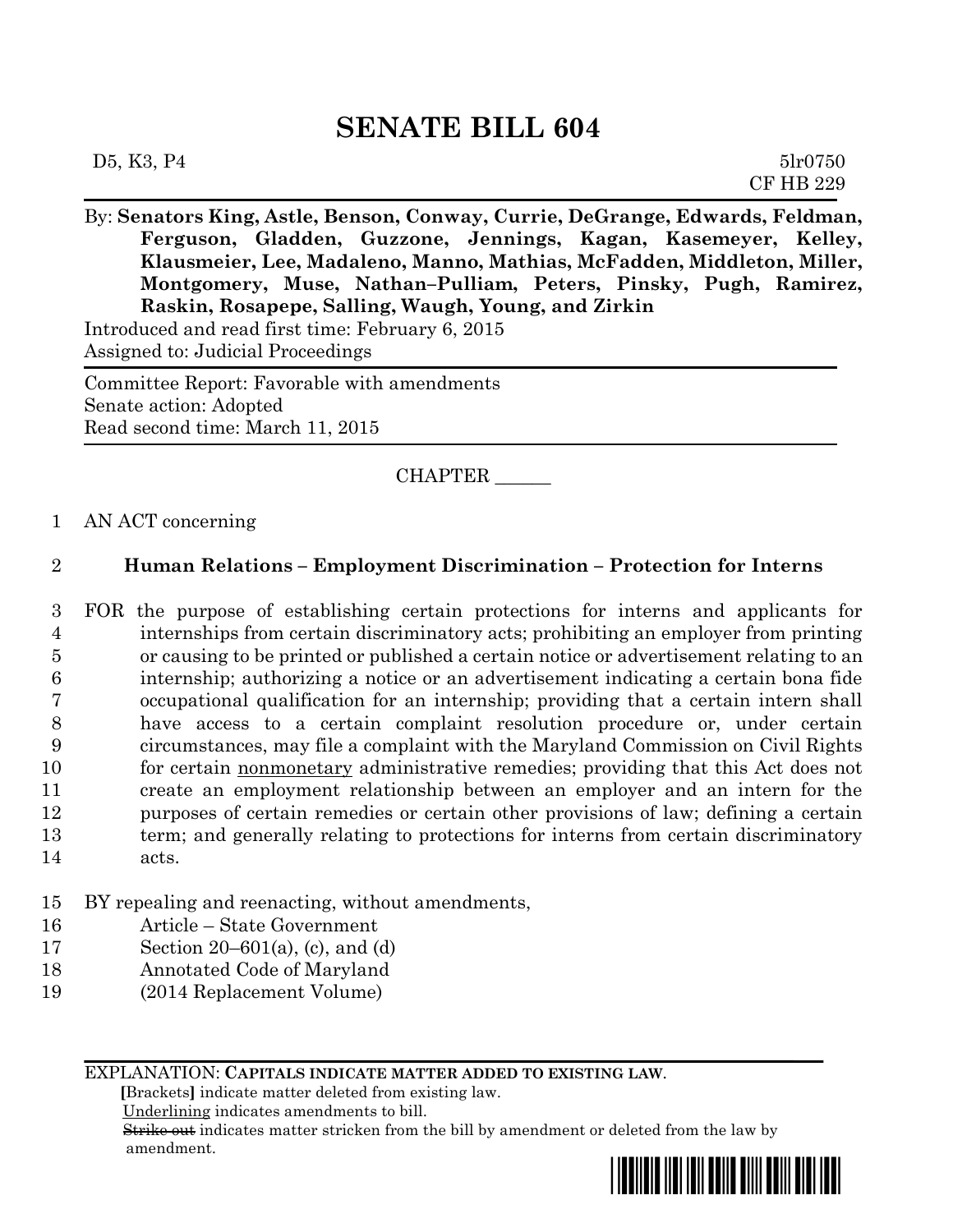**SENATE BILL 604**

| 1<br>$\overline{2}$<br>$\boldsymbol{3}$<br>4<br>5 | BY adding to                                                                                                                                                                                                                                                                                         | Section 20-610 |       | Article – State Government<br>Annotated Code of Maryland<br>(2014 Replacement Volume)                            |  |  |
|---------------------------------------------------|------------------------------------------------------------------------------------------------------------------------------------------------------------------------------------------------------------------------------------------------------------------------------------------------------|----------------|-------|------------------------------------------------------------------------------------------------------------------|--|--|
| $6\phantom{.}6$                                   | Preamble                                                                                                                                                                                                                                                                                             |                |       |                                                                                                                  |  |  |
| 7<br>$8\,$<br>9<br>10                             | WHEREAS, Before decisions by federal courts and the U.S. Equal Employment<br>Opportunities Commission holding that civil rights protections do not extend to unpaid<br>interns, interns were generally believed to have legal protection from discrimination and<br>harassment in the workplace; and |                |       |                                                                                                                  |  |  |
| 11<br>12                                          | WHEREAS, The changing requirements of educational programs and the economic<br>downturn have greatly increased the number of unpaid internships; and                                                                                                                                                 |                |       |                                                                                                                  |  |  |
| 13<br>14                                          | WHEREAS,<br>Interns,<br>who<br>often<br>seeking<br>are<br>young, inexperienced,<br><b>or</b><br>recommendations or regular employment, are especially vulnerable; and                                                                                                                                |                |       |                                                                                                                  |  |  |
| 15<br>16                                          | WHEREAS, Interns have the right to feel protected from discrimination and<br>harassment in the workplace; now, therefore,                                                                                                                                                                            |                |       |                                                                                                                  |  |  |
| 17<br>18                                          |                                                                                                                                                                                                                                                                                                      |                |       | SECTION 1. BE IT ENACTED BY THE GENERAL ASSEMBLY OF MARYLAND,<br>That the Laws of Maryland read as follows:      |  |  |
| 19                                                |                                                                                                                                                                                                                                                                                                      |                |       | <b>Article - State Government</b>                                                                                |  |  |
| 20                                                | $20 - 601.$                                                                                                                                                                                                                                                                                          |                |       |                                                                                                                  |  |  |
| 21                                                | In this subtitle the following words have the meanings indicated.<br>(a)                                                                                                                                                                                                                             |                |       |                                                                                                                  |  |  |
| 22                                                | $\left( \mathrm{c}\right)$                                                                                                                                                                                                                                                                           | (1)            |       | "Employee" means an individual employed by an employer.                                                          |  |  |
| 23<br>24                                          | "employee" does not include:                                                                                                                                                                                                                                                                         | (2)            |       | Unless the individual is subject to the State or local civil service laws,                                       |  |  |
| 25                                                |                                                                                                                                                                                                                                                                                                      |                | (i)   | an individual elected to public office;                                                                          |  |  |
| 26<br>27                                          | personal staff;                                                                                                                                                                                                                                                                                      |                | (ii)  | an individual chosen by an elected officer to be on the officer's                                                |  |  |
| 28                                                |                                                                                                                                                                                                                                                                                                      |                | (iii) | an appointee on the policy making level; or                                                                      |  |  |
| 29<br>30                                          |                                                                                                                                                                                                                                                                                                      |                | (iv)  | an immediate adviser with respect to the exercise of the<br>constitutional or legal powers of an elected office. |  |  |
| 31                                                | (d)                                                                                                                                                                                                                                                                                                  | (1)            |       | "Employer" means:                                                                                                |  |  |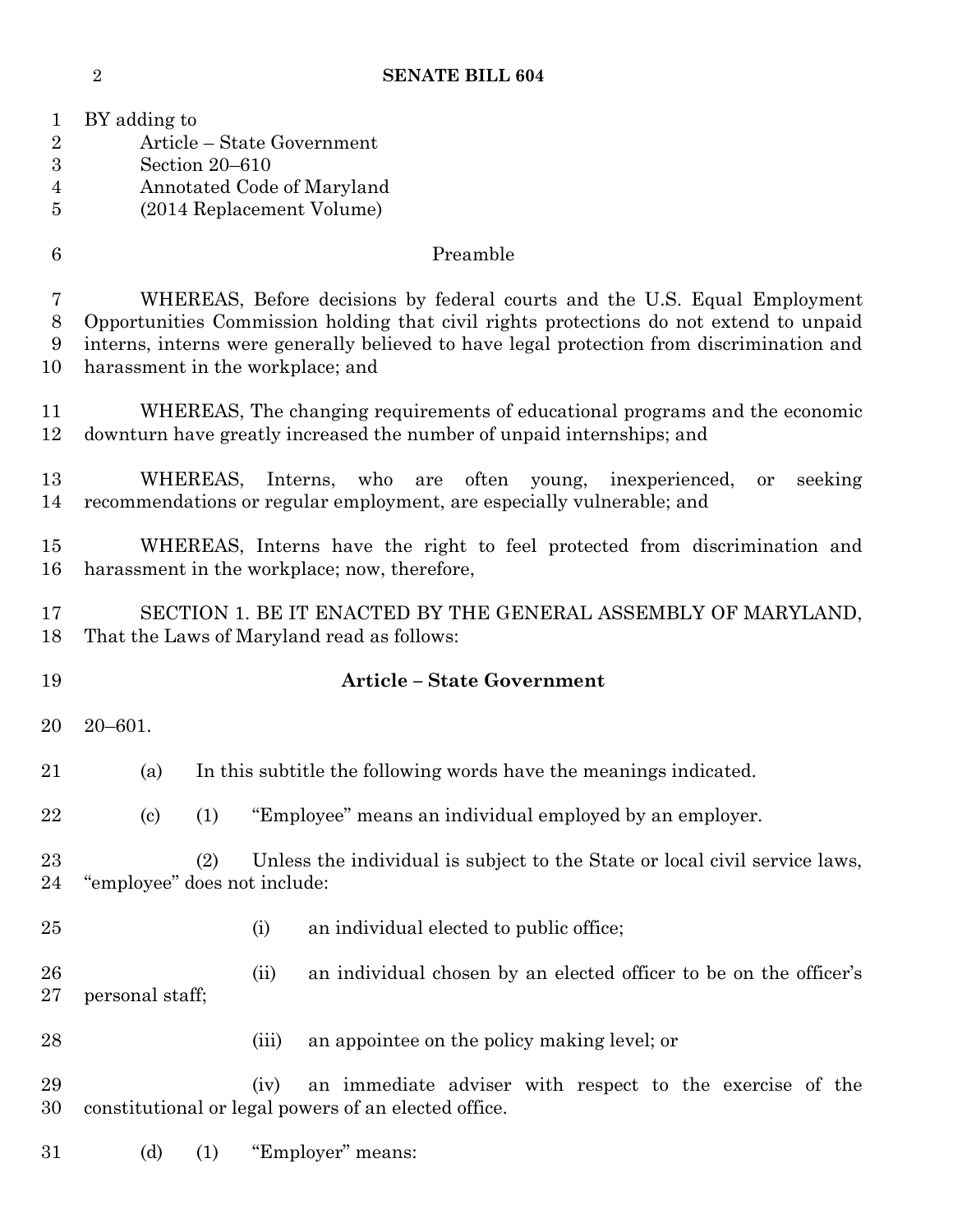## **SENATE BILL 604** 3

 (i) a person that: 2 1. is engaged in an industry or business; and 2. has 15 or more employees for each working day in each of 20 or more calendar weeks in the current or preceding calendar year; and (ii) an agent of a person described in item (i) of this paragraph. (2) "Employer" includes the State to the extent provided in this title. (3) Except for a labor organization, "employer" does not include a bona fide private membership club that is exempt from taxation under § 501(c) of the Internal Revenue Code. **20–610. (A) IN THIS SECTION, "INTERN" MEANS AN INDIVIDUAL WHO PERFORMS WORK FOR AN EMPLOYER FOR THE PURPOSE OF TRAINING IF: (1) THE EMPLOYER IS NOT COMMITTED TO HIRE THE INDIVIDUAL AT THE CONCLUSION OF THE TRAINING PERIOD; (2) THE EMPLOYER AND THE INDIVIDUAL AGREE THAT THE INDIVIDUAL IS NOT ENTITLED TO WAGES FOR THE WORK PERFORMED; AND (3) THE WORK PERFORMED: (I) SUPPLEMENTS TRAINING GIVEN IN AN EDUCATIONAL ENVIRONMENT THAT MAY ENHANCE THE EMPLOYABILITY OF THE INDIVIDUAL; (II) PROVIDES EXPERIENCE FOR THE BENEFIT OF THE INDIVIDUAL; (III) DOES NOT DISPLACE REGULAR EMPLOYEES; AND (IV) IS PERFORMED UNDER THE CLOSE SUPERVISION OF EXISTING STAFF. (B) AN EMPLOYER MAY NOT: (1) FAIL OR REFUSE TO HIRE, DISCHARGE OFFER AN INTERNSHIP, TERMINATE AN INTERNSHIP, OR OTHERWISE DISCRIMINATE AGAINST AN INDIVIDUAL WITH RESPECT TO THE TERMS, CONDITIONS, OR PRIVILEGES OF**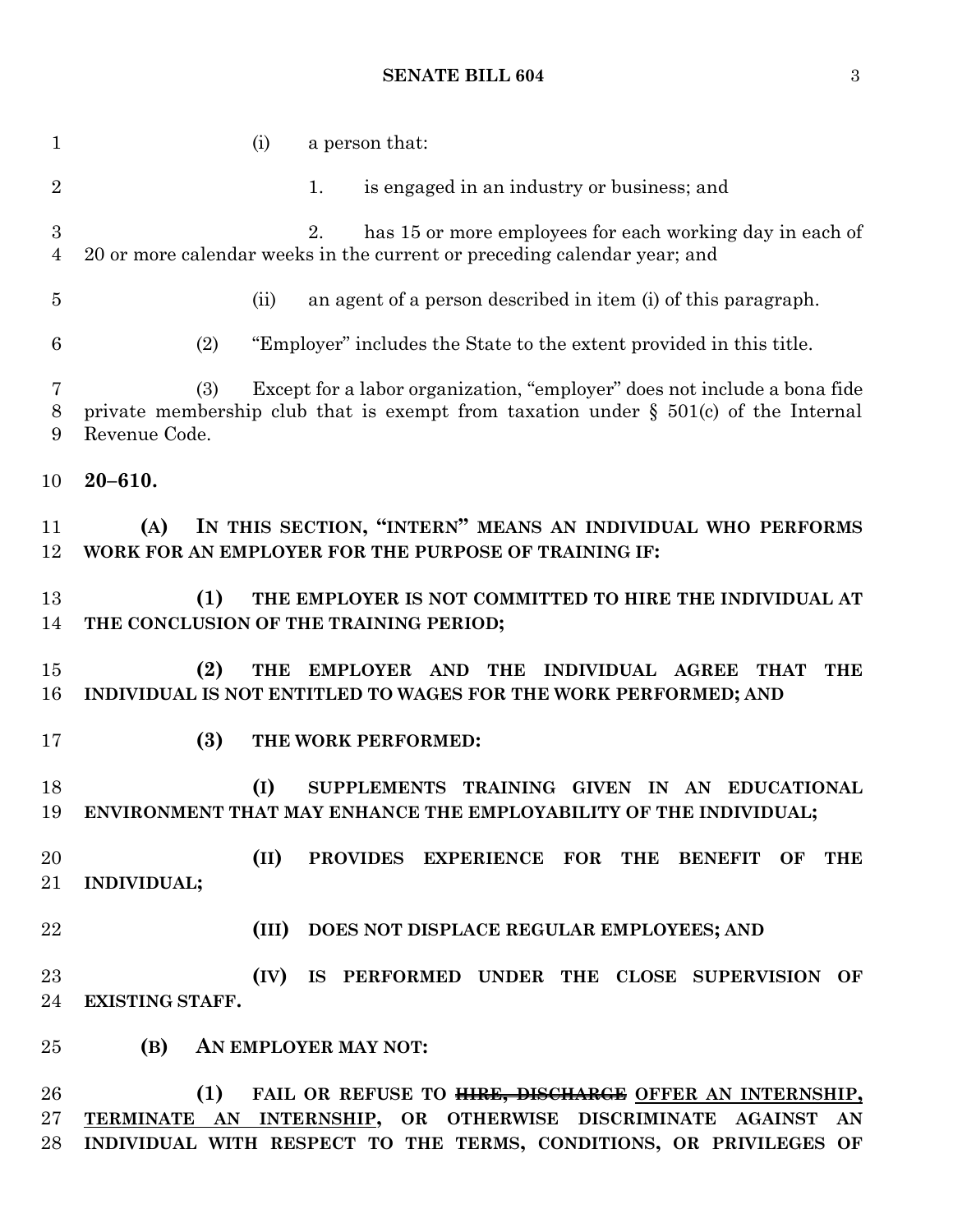## **SENATE BILL 604**

 **EMPLOYMENT AS AN INTERN AN INTERNSHIP BECAUSE OF THE INDIVIDUAL'S RACE, COLOR, RELIGION, SEX, AGE, NATIONAL ORIGIN, MARITAL STATUS, SEXUAL ORIENTATION, GENDER IDENTITY, OR DISABILITY UNRELATED IN NATURE AND EXTENT SO AS TO REASONABLY PRECLUDE THE PERFORMANCE OF THE INTERNSHIP;**

 **(2) LIMIT, SEGREGATE, OR CLASSIFY ITS INTERNS OR APPLICANTS FOR INTERNSHIPS IN ANY WAY THAT WOULD DEPRIVE OR TEND TO DEPRIVE ANY INDIVIDUAL OF INTERNSHIP OPPORTUNITIES OR OTHERWISE ADVERSELY AFFECT THE INDIVIDUAL'S STATUS AS AN INTERN BECAUSE OF THE INDIVIDUAL'S RACE, COLOR, RELIGION, SEX, AGE, NATIONAL ORIGIN, MARITAL STATUS, SEXUAL ORIENTATION, GENDER IDENTITY, OR DISABILITY UNRELATED IN NATURE AND EXTENT SO AS TO REASONABLY PRECLUDE THE PERFORMANCE OF THE INTERNSHIP;**

 **(3) FAIL OR REFUSE TO MAKE A REASONABLE ACCOMMODATION FOR THE KNOWN DISABILITY OF AN OTHERWISE QUALIFIED INTERN; OR**

 **(4) DISCRIMINATE OR RETALIATE AGAINST ANY OF ITS INTERNS OR APPLICANTS FOR INTERNSHIPS BECAUSE THE INDIVIDUAL HAS:**

 **(I) OPPOSED ANY PRACTICE PROHIBITED BY THIS SUBTITLE; OR**

 **(II) MADE A CHARGE, TESTIFIED, ASSISTED, OR PARTICIPATED IN ANY MANNER IN AN INVESTIGATION, A PROCEEDING, OR A HEARING UNDER THIS SUBTITLE.**

 **(C) (1) EXCEPT AS PROVIDED IN PARAGRAPH (2) OF THIS SUBSECTION, AN EMPLOYER MAY NOT PRINT OR CAUSE TO BE PRINTED OR PUBLISHED ANY NOTICE OR ADVERTISEMENT RELATING TO AN INTERNSHIP WITH THE EMPLOYER THAT INDICATES ANY PREFERENCE, LIMITATION, SPECIFICATION, OR DISCRIMINATION BASED ON RACE, COLOR, RELIGION, SEX, AGE, NATIONAL ORIGIN, MARITAL STATUS, SEXUAL ORIENTATION, GENDER IDENTITY, OR DISABILITY.**

 **(2) A NOTICE OR AN ADVERTISEMENT MAY INDICATE A PREFERENCE, LIMITATION, SPECIFICATION, OR DISCRIMINATION BASED ON RELIGION, SEX, AGE, NATIONAL ORIGIN, MARITAL STATUS, OR DISABILITY IF RELIGION, SEX, AGE, NATIONAL ORIGIN, MARITAL STATUS, OR DISABILITY IS A BONA FIDE OCCUPATIONAL QUALIFICATION FOR THE INTERNSHIP.**

 **(D) AN INTERN CLAIMING TO BE AGGRIEVED BY AN ALLEGED DISCRIMINATORY ACT PROHIBITED UNDER THIS SECTION:**